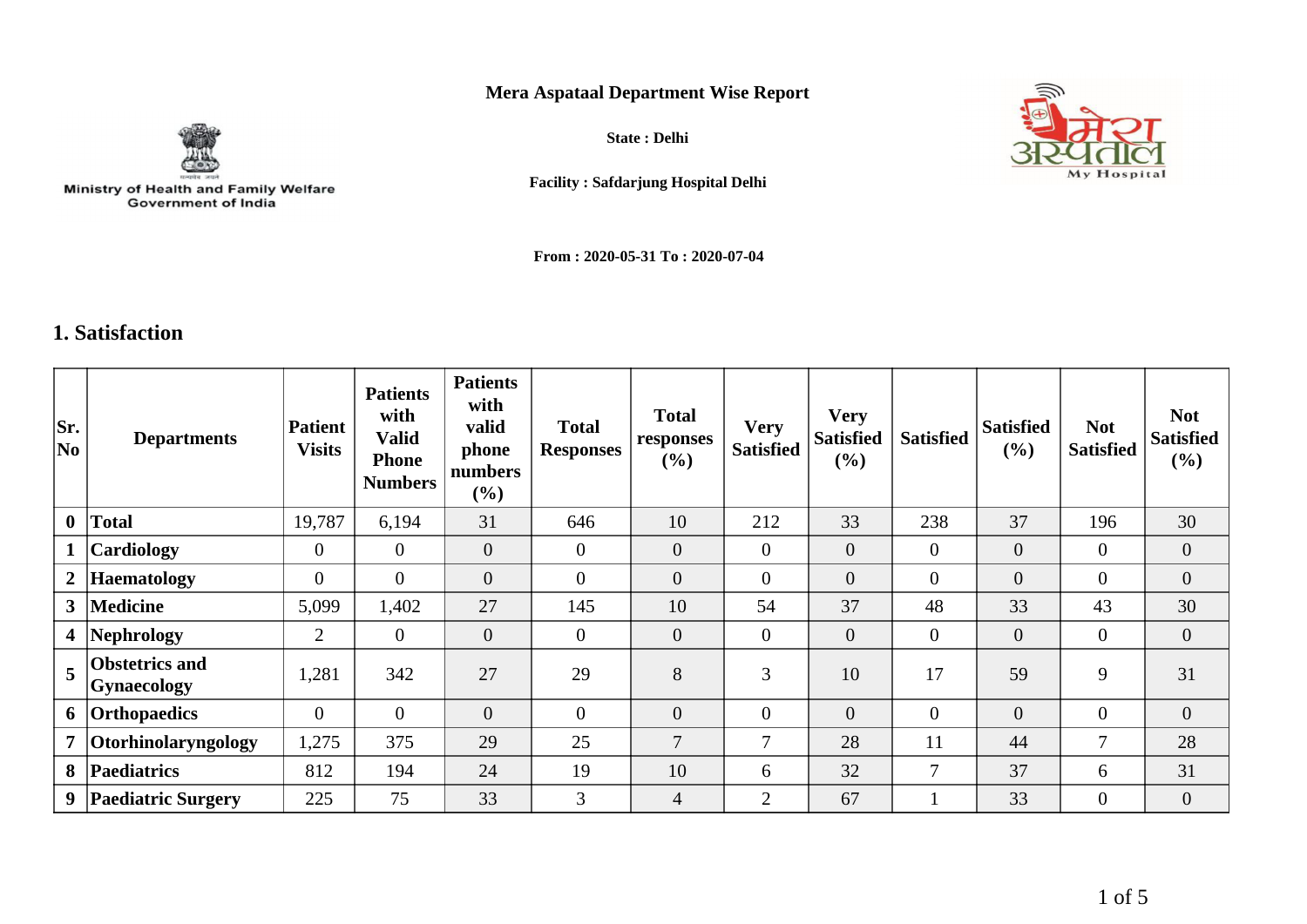| Sr.<br>No | <b>Departments</b>                                         | <b>Patient</b><br><b>Visits</b> | <b>Patients</b><br>with<br><b>Valid</b><br><b>Phone</b><br><b>Numbers</b> | <b>Patients</b><br>with<br>valid<br>phone<br>numbers<br>(%) | <b>Total</b><br><b>Responses</b> | <b>Total</b><br>responses<br>(%) | <b>Very</b><br><b>Satisfied</b> | <b>Very</b><br><b>Satisfied</b><br>(%) | <b>Satisfied</b> | <b>Satisfied</b><br>(%) | <b>Not</b><br><b>Satisfied</b> | <b>Not</b><br><b>Satisfied</b><br>(%) |
|-----------|------------------------------------------------------------|---------------------------------|---------------------------------------------------------------------------|-------------------------------------------------------------|----------------------------------|----------------------------------|---------------------------------|----------------------------------------|------------------|-------------------------|--------------------------------|---------------------------------------|
| 10        | <b>Physical Medicine &amp;</b><br><b>Rehabilitation</b>    | 1,288                           | 274                                                                       | 21                                                          | 28                               | 10                               | 10                              | 36                                     | 12               | 43                      | 6                              | 21                                    |
|           | 11 Psychiatry                                              | $\overline{0}$                  | $\overline{0}$                                                            | $\overline{0}$                                              | $\overline{0}$                   | $\overline{0}$                   | $\overline{0}$                  | $\overline{0}$                         | $\overline{0}$   | $\overline{0}$          | $\overline{0}$                 | $\overline{0}$                        |
|           | $12$ Urology                                               | $\overline{0}$                  | $\overline{0}$                                                            | $\overline{0}$                                              | $\overline{0}$                   | $\overline{0}$                   | $\overline{0}$                  | $\boldsymbol{0}$                       | $\overline{0}$   | $\overline{0}$          | $\boldsymbol{0}$               | $\overline{0}$                        |
| 13        | <b>CTVS</b>                                                | $\overline{0}$                  | $\overline{0}$                                                            | $\overline{0}$                                              | $\overline{0}$                   | $\overline{0}$                   | $\overline{0}$                  | $\overline{0}$                         | $\overline{0}$   | $\overline{0}$          | $\boldsymbol{0}$               | $\overline{0}$                        |
|           | 14 Endocrinology                                           | $\overline{0}$                  | $\overline{0}$                                                            | $\overline{0}$                                              | $\overline{0}$                   | $\overline{0}$                   | $\overline{0}$                  | $\overline{0}$                         | $\overline{0}$   | $\overline{0}$          | $\boldsymbol{0}$               | $\overline{0}$                        |
|           | $15$ EYE                                                   | 695                             | 155                                                                       | 22                                                          | 22                               | 14                               | 10                              | 45                                     | $\overline{7}$   | 32                      | 5                              | 23                                    |
|           | $16$ Skin                                                  | 1,451                           | 343                                                                       | 24                                                          | 27                               | 8                                | 11                              | 41                                     | 9                | 33                      | $\overline{7}$                 | 26                                    |
| 17        | <b>Apex Regional STD</b><br><b>Centre</b>                  | 26                              | $\boldsymbol{7}$                                                          | 27                                                          | $\boldsymbol{0}$                 | $\boldsymbol{0}$                 | $\mathbf{0}$                    | $\boldsymbol{0}$                       | $\overline{0}$   | $\overline{0}$          | $\overline{0}$                 | $\boldsymbol{0}$                      |
|           | 18 Neurology                                               | 11                              | $\overline{2}$                                                            | 18                                                          | $\mathbf{0}$                     | $\overline{0}$                   | $\overline{0}$                  | $\boldsymbol{0}$                       | $\overline{0}$   | $\overline{0}$          | $\boldsymbol{0}$               | $\overline{0}$                        |
|           | <b>19 Medical Oncology</b>                                 | $\overline{0}$                  | $\overline{0}$                                                            | $\overline{0}$                                              | $\overline{0}$                   | $\overline{0}$                   | $\overline{0}$                  | $\overline{0}$                         | $\overline{0}$   | $\overline{0}$          | $\overline{0}$                 | $\overline{0}$                        |
|           | 20 Cancer Surgery                                          | 110                             | 31                                                                        | 28                                                          | $\mathbf{1}$                     | $\overline{3}$                   | $\overline{0}$                  | $\overline{0}$                         | $\mathbf{1}$     | 100                     | $\overline{0}$                 | $\boldsymbol{0}$                      |
|           | 21 Dental Surgery                                          | 327                             | 260                                                                       | 80                                                          | 29                               | 11                               | 15                              | 52                                     | $\overline{4}$   | 14                      | 10                             | 34                                    |
|           | 22 Neuro Surgery                                           | $\overline{0}$                  | $\overline{0}$                                                            | $\overline{0}$                                              | $\overline{0}$                   | $\overline{0}$                   | $\overline{0}$                  | $\overline{0}$                         | $\overline{0}$   | $\overline{0}$          | $\overline{0}$                 | $\overline{0}$                        |
| 23        | <b>Pulmonary Critical</b><br><b>Case &amp; Sleep</b>       | $\boldsymbol{0}$                | $\overline{0}$                                                            | $\boldsymbol{0}$                                            | $\overline{0}$                   | $\boldsymbol{0}$                 | $\overline{0}$                  | $\boldsymbol{0}$                       | $\overline{0}$   | $\overline{0}$          | $\overline{0}$                 | $\overline{0}$                        |
| 24        | <b>Burns Plastic &amp;</b><br><b>Maxillofacial Surgery</b> | $\overline{0}$                  | $\overline{0}$                                                            | $\overline{0}$                                              | $\overline{0}$                   | $\overline{0}$                   | $\mathbf{0}$                    | $\overline{0}$                         | $\overline{0}$   | $\overline{0}$          | $\overline{0}$                 | $\overline{0}$                        |
|           | 25 Palliative Pain Clinic                                  | 34                              | 10                                                                        | 29                                                          | $\theta$                         | $\theta$                         | $\Omega$                        | $\overline{0}$                         | $\overline{0}$   | $\overline{0}$          | $\Omega$                       | $\overline{0}$                        |
|           | 26 General Surgery                                         | 1,943                           | 508                                                                       | 26                                                          | 64                               | 13                               | 16                              | 25                                     | 26               | 41                      | 22                             | 34                                    |
| 27        | Radiotherapy                                               | 207                             | 71                                                                        | 34                                                          | 6                                | $8\,$                            | $\mathbf{2}$                    | 33                                     | $\overline{2}$   | 33                      | $\overline{2}$                 | 34                                    |
|           | $28$ Dept-41                                               | $\overline{0}$                  | $\overline{0}$                                                            | $\overline{0}$                                              | $\overline{0}$                   | $\overline{0}$                   | $\overline{0}$                  | $\overline{0}$                         | $\overline{0}$   | $\overline{0}$          | $\overline{0}$                 | $\overline{0}$                        |
|           | $29$ Dept-87                                               | 2,406                           | 634                                                                       | 26                                                          | 62                               | 10                               | 13                              | 21                                     | 30               | 48                      | 19                             | 31                                    |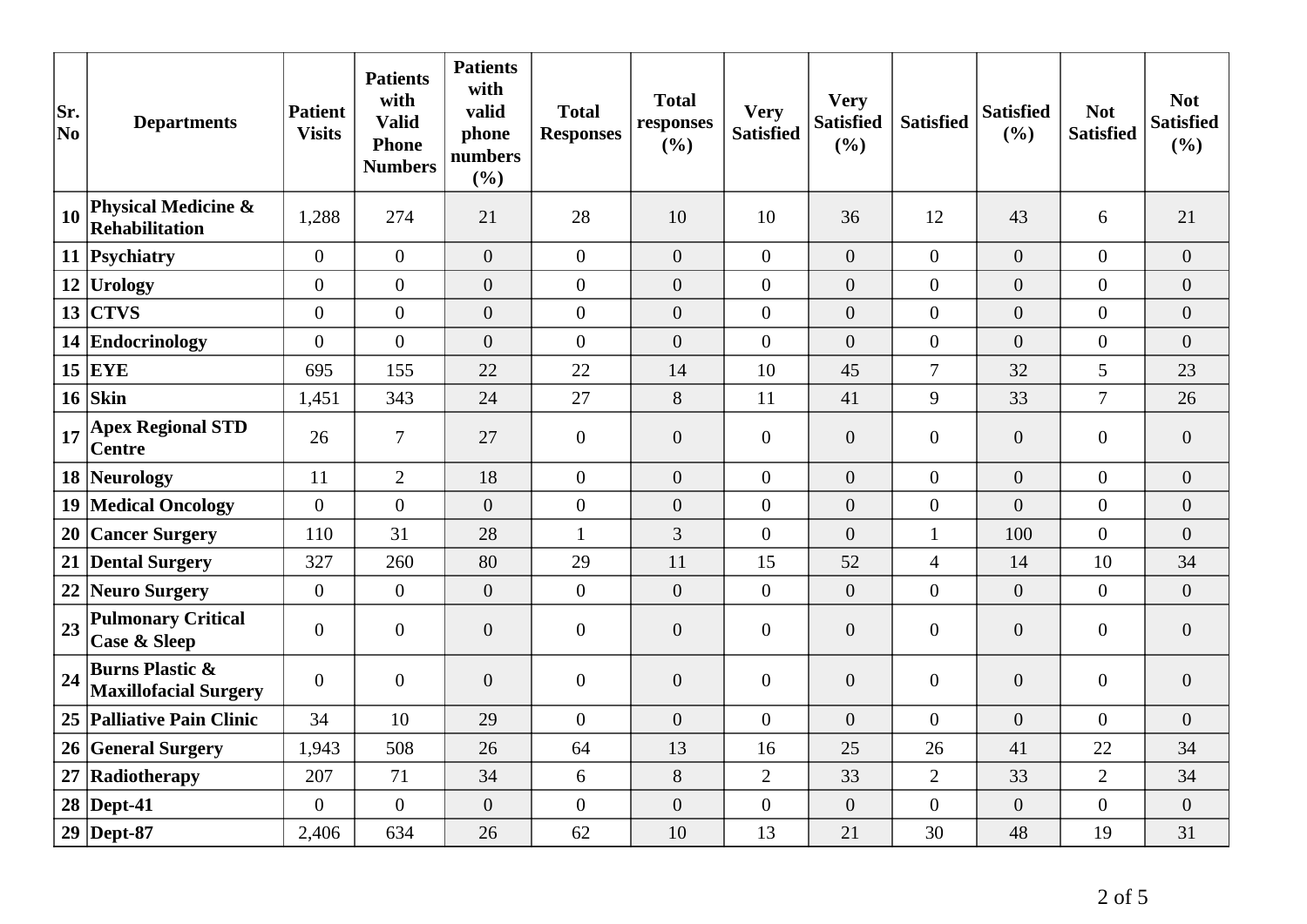| Sr.<br> No | <b>Departments</b> | <b>Patient</b><br><b>Visits</b> | <b>Patients</b><br>with<br><b>Valid</b><br><b>Phone</b><br><b>Numbers</b> | <b>Patients</b><br>with<br>valid<br>phone<br>numbers<br>(%) | <b>Total</b><br><b>Responses</b> | <b>Total</b><br>responses<br>(%) | <b>Very</b><br><b>Satisfied</b> | <b>Very</b><br><b>Satisfied</b><br>(%) | <b>Satisfied</b> | <b>Satisfied</b><br>(%) | <b>Not</b><br><b>Satisfied</b> | <b>Not</b><br><b>Satisfied</b><br>$(\%)$ |
|------------|--------------------|---------------------------------|---------------------------------------------------------------------------|-------------------------------------------------------------|----------------------------------|----------------------------------|---------------------------------|----------------------------------------|------------------|-------------------------|--------------------------------|------------------------------------------|
|            | $30$ Dept-88       | 2,594                           | 1,511                                                                     | 58                                                          | 186                              | 12                               | 63                              | 34                                     | 63               | 34                      | 60                             | 32                                       |
|            | $31$ Dept-39       | $\mathbf{0}$                    | $\overline{0}$                                                            | $\mathbf{0}$                                                | $\overline{0}$                   | $\overline{0}$                   | $\overline{0}$                  | $\mathbf{0}$                           | $\overline{0}$   | $\overline{0}$          | $\overline{0}$                 | $\overline{0}$                           |
|            | $32$ Dept-91       | $\overline{0}$                  | $\overline{0}$                                                            | $\overline{0}$                                              | $\overline{0}$                   | $\overline{0}$                   | $\overline{0}$                  | $\overline{0}$                         | $\overline{0}$   | $\boldsymbol{0}$        | $\overline{0}$                 | $\overline{0}$                           |
|            | 33   Dept-0        | $\boldsymbol{0}$                | $\overline{0}$                                                            | $\overline{0}$                                              | $\overline{0}$                   | $\overline{0}$                   | $\mathbf{0}$                    | $\boldsymbol{0}$                       | $\overline{0}$   | $\boldsymbol{0}$        | $\overline{0}$                 | $\overline{0}$                           |
|            | 34   Dept-60       | $\overline{0}$                  | $\overline{0}$                                                            | $\mathbf{0}$                                                | $\mathbf{0}$                     | $\boldsymbol{0}$                 | $\boldsymbol{0}$                | $\boldsymbol{0}$                       | $\overline{0}$   | $\boldsymbol{0}$        | $\overline{0}$                 | $\overline{0}$                           |
|            | $35$ Dept-89       | $\bf{I}$                        | $\overline{0}$                                                            | $\overline{0}$                                              | $\mathbf{0}$                     | $\overline{0}$                   | $\mathbf{0}$                    | $\overline{0}$                         | $\overline{0}$   | $\overline{0}$          | $\overline{0}$                 | $\overline{0}$                           |
|            | 36   Dept-46       | $\boldsymbol{0}$                | $\overline{0}$                                                            | $\overline{0}$                                              | $\overline{0}$                   | $\overline{0}$                   | $\overline{0}$                  | $\overline{0}$                         | $\overline{0}$   | $\overline{0}$          | $\overline{0}$                 | $\overline{0}$                           |
|            | $37$ Dept-90       | $\overline{0}$                  | $\overline{0}$                                                            | $\theta$                                                    | $\mathbf{0}$                     | $\overline{0}$                   | $\mathbf{0}$                    | $\overline{0}$                         | $\overline{0}$   | $\boldsymbol{0}$        | $\overline{0}$                 | $\overline{0}$                           |
|            | 38 Dept-92         | $\boldsymbol{0}$                | $\overline{0}$                                                            | $\boldsymbol{0}$                                            | $\boldsymbol{0}$                 | $\boldsymbol{0}$                 | $\boldsymbol{0}$                | $\boldsymbol{0}$                       | $\overline{0}$   | $\boldsymbol{0}$        | $\boldsymbol{0}$               | $\overline{0}$                           |
|            | $39$ Dept-95       | $\mathbf{0}$                    | $\overline{0}$                                                            | $\mathbf{0}$                                                | $\mathbf{0}$                     | $\overline{0}$                   | $\boldsymbol{0}$                | $\boldsymbol{0}$                       | $\boldsymbol{0}$ | $\boldsymbol{0}$        | $\overline{0}$                 | $\boldsymbol{0}$                         |
|            | $40$ Dept-43       | $\mathbf{0}$                    | $\boldsymbol{0}$                                                          | $\boldsymbol{0}$                                            | $\mathbf{0}$                     | $\overline{0}$                   | $\boldsymbol{0}$                | $\overline{0}$                         | $\overline{0}$   | $\boldsymbol{0}$        | $\overline{0}$                 | $\overline{0}$                           |
|            | 41   Dept-31       | $\overline{0}$                  | $\overline{0}$                                                            | $\overline{0}$                                              | $\overline{0}$                   | $\overline{0}$                   | $\mathbf{0}$                    | $\overline{0}$                         | $\overline{0}$   | $\overline{0}$          | $\overline{0}$                 | $\overline{0}$                           |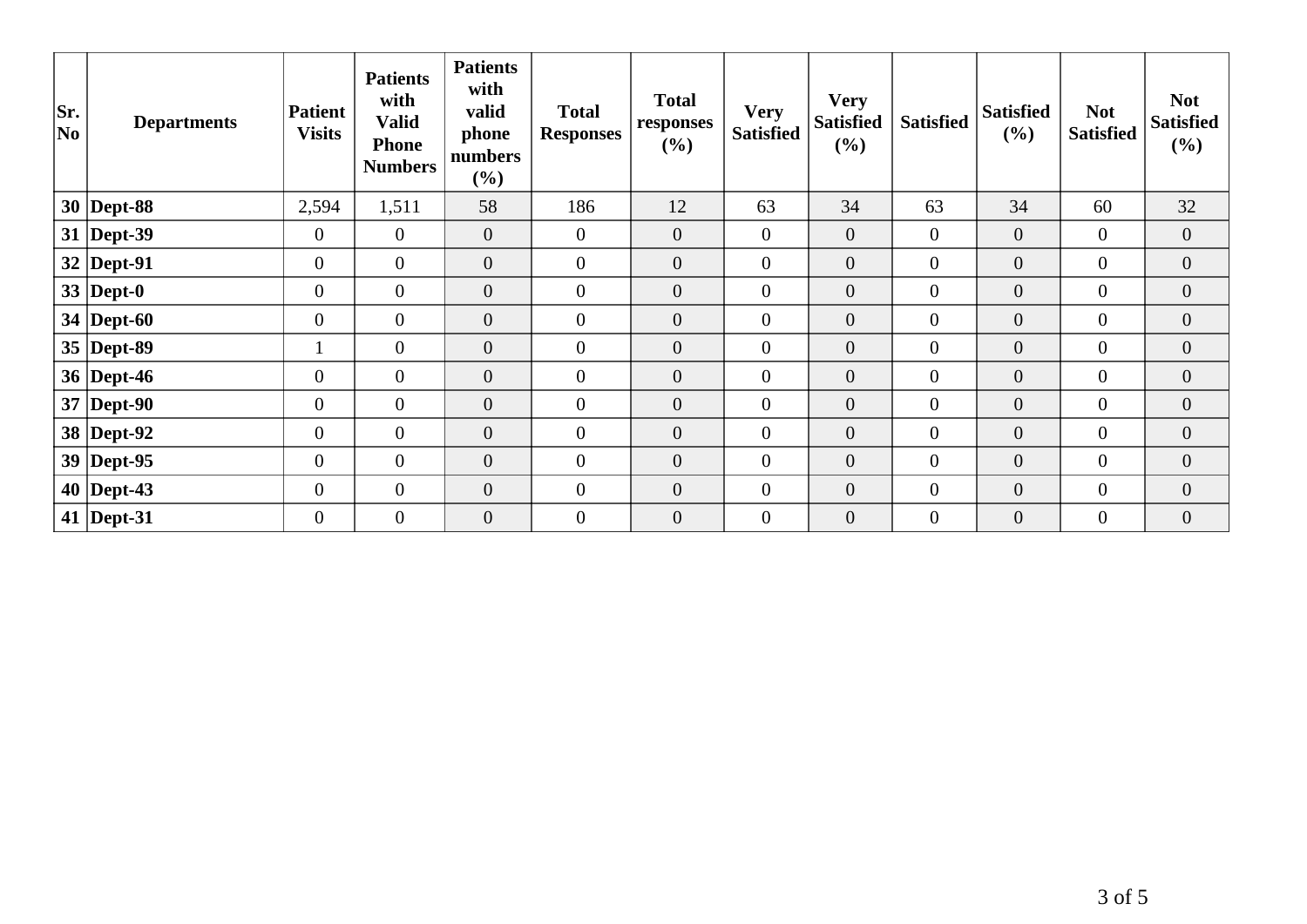## **2. Reasons for Dissatisfaction (Overall)**

| Sr.<br>$ N_{0} $ | <b>Departments</b>                                      | <b>Total</b><br>responses for<br>dissatisfaction | <b>Staff</b><br>behaviour | <b>Staff</b><br>behaviour<br>(%) | <b>Cleanliness</b> | <b>Cleanliness</b><br>(%) | Cost of<br>treatment | Cost of<br>treatment<br>(%) | Quality<br>of<br>treatment | Quality<br>of<br>treatment reasons<br>(%) | <b>Other</b>     | <b>Other</b><br>reasons<br>$(\%)$ |
|------------------|---------------------------------------------------------|--------------------------------------------------|---------------------------|----------------------------------|--------------------|---------------------------|----------------------|-----------------------------|----------------------------|-------------------------------------------|------------------|-----------------------------------|
| $\bf{0}$         | <b>Total</b>                                            | 153                                              | 61                        | 40                               | 22                 | 14                        | 24                   | 16                          | $\boldsymbol{0}$           | $\overline{0}$                            | 46               | 30                                |
| $\mathbf{1}$     | Cardiology                                              | $\overline{0}$                                   | $\overline{0}$            | $\boldsymbol{0}$                 | $\overline{0}$     | $\boldsymbol{0}$          | $\overline{0}$       | $\boldsymbol{0}$            | $\boldsymbol{0}$           | $\overline{0}$                            | $\overline{0}$   | $\boldsymbol{0}$                  |
| $\boldsymbol{2}$ | <b>Haematology</b>                                      | $\Omega$                                         | $\overline{0}$            | $\overline{0}$                   | $\overline{0}$     | $\overline{0}$            | $\overline{0}$       | $\overline{0}$              | $\overline{0}$             | $\overline{0}$                            | $\overline{0}$   | $\overline{0}$                    |
| 3 <sup>1</sup>   | <b>Medicine</b>                                         | 34                                               | 13                        | 38                               | $\overline{2}$     | 6                         | 5                    | 15                          | $\boldsymbol{0}$           | $\overline{0}$                            | 14               | 41                                |
| 4                | <b>Nephrology</b>                                       | $\overline{0}$                                   | $\overline{0}$            | $\overline{0}$                   | $\overline{0}$     | $\theta$                  | $\overline{0}$       | $\boldsymbol{0}$            | $\boldsymbol{0}$           | $\overline{0}$                            | $\overline{0}$   | $\overline{0}$                    |
| 5                | <b>Obstetrics and</b><br><b>Gynaecology</b>             | 8                                                | $\overline{2}$            | 25                               | $\overline{0}$     | $\theta$                  | $\overline{0}$       | $\boldsymbol{0}$            | $\overline{0}$             | $\overline{0}$                            | 6                | 75                                |
| 6                | Orthopaedics                                            | $\overline{0}$                                   | $\overline{0}$            | $\overline{0}$                   | $\overline{0}$     | $\theta$                  | $\overline{0}$       | $\overline{0}$              | $\boldsymbol{0}$           | $\overline{0}$                            | $\overline{0}$   | $\overline{0}$                    |
| $\overline{7}$   | Otorhinolaryngology                                     | $\overline{7}$                                   | $\overline{2}$            | 29                               | $\overline{0}$     | $\overline{0}$            | 3                    | 43                          | $\overline{0}$             | $\overline{0}$                            | $\overline{2}$   | 28                                |
| 8                | Paediatrics                                             | 6                                                | 3                         | 50                               | $\overline{0}$     | $\overline{0}$            | 3                    | 50                          | $\boldsymbol{0}$           | $\overline{0}$                            | $\boldsymbol{0}$ | $\boldsymbol{0}$                  |
| 9                | <b>Paediatric Surgery</b>                               | $\overline{0}$                                   | $\overline{0}$            | $\overline{0}$                   | $\overline{0}$     | $\theta$                  | $\overline{0}$       | $\overline{0}$              | $\overline{0}$             | $\overline{0}$                            | $\overline{0}$   | $\boldsymbol{0}$                  |
| 10               | <b>Physical Medicine &amp;</b><br><b>Rehabilitation</b> | $\overline{4}$                                   | $\overline{2}$            | 50                               | $\overline{0}$     | $\boldsymbol{0}$          |                      | 25                          | $\boldsymbol{0}$           | $\overline{0}$                            | $\mathbf{1}$     | 25                                |
|                  | 11 Psychiatry                                           | $\overline{0}$                                   | $\overline{0}$            | $\overline{0}$                   | $\overline{0}$     | $\overline{0}$            | $\overline{0}$       | $\overline{0}$              | $\boldsymbol{0}$           | $\overline{0}$                            | $\overline{0}$   | $\boldsymbol{0}$                  |
|                  | $12$ Urology                                            | $\Omega$                                         | $\overline{0}$            | $\overline{0}$                   | $\overline{0}$     | $\overline{0}$            | $\overline{0}$       | $\overline{0}$              | $\overline{0}$             | $\overline{0}$                            | $\overline{0}$   | $\overline{0}$                    |
|                  | $13$ CTVS                                               | $\overline{0}$                                   | $\overline{0}$            | $\boldsymbol{0}$                 | $\overline{0}$     | $\overline{0}$            | $\overline{0}$       | $\overline{0}$              | $\overline{0}$             | $\overline{0}$                            | $\boldsymbol{0}$ | $\boldsymbol{0}$                  |
|                  | 14 Endocrinology                                        | $\overline{0}$                                   | $\overline{0}$            | $\overline{0}$                   | $\overline{0}$     | $\theta$                  | $\overline{0}$       | $\overline{0}$              | $\overline{0}$             | $\overline{0}$                            | $\boldsymbol{0}$ | $\overline{0}$                    |
|                  | $15$ EYE                                                | 3                                                | 1                         | 33                               | $\overline{0}$     | $\theta$                  | $\overline{0}$       | $\overline{0}$              | $\boldsymbol{0}$           | $\overline{0}$                            | $\overline{2}$   | 67                                |
|                  | $16$ Skin                                               | 3                                                | $\mathbf{1}$              | 33                               | $\mathbf{1}$       | 33                        | $\overline{0}$       | $\overline{0}$              | $\overline{0}$             | $\overline{0}$                            | $\mathbf{1}$     | 34                                |
| 17               | <b>Apex Regional STD</b><br><b>Centre</b>               | $\theta$                                         | $\overline{0}$            | $\boldsymbol{0}$                 | $\overline{0}$     | $\boldsymbol{0}$          | $\overline{0}$       | $\boldsymbol{0}$            | $\overline{0}$             | $\overline{0}$                            | $\boldsymbol{0}$ | $\boldsymbol{0}$                  |
|                  | 18 Neurology                                            | $\overline{0}$                                   | $\boldsymbol{0}$          | $\boldsymbol{0}$                 | $\boldsymbol{0}$   | $\boldsymbol{0}$          | $\overline{0}$       | $\boldsymbol{0}$            | $\overline{0}$             | $\overline{0}$                            | $\boldsymbol{0}$ | $\boldsymbol{0}$                  |
|                  | <b>19 Medical Oncology</b>                              | $\overline{0}$                                   | $\boldsymbol{0}$          | $\boldsymbol{0}$                 | $\overline{0}$     | $\boldsymbol{0}$          | $\overline{0}$       | $\boldsymbol{0}$            | $\boldsymbol{0}$           | $\boldsymbol{0}$                          | $\boldsymbol{0}$ | $\boldsymbol{0}$                  |